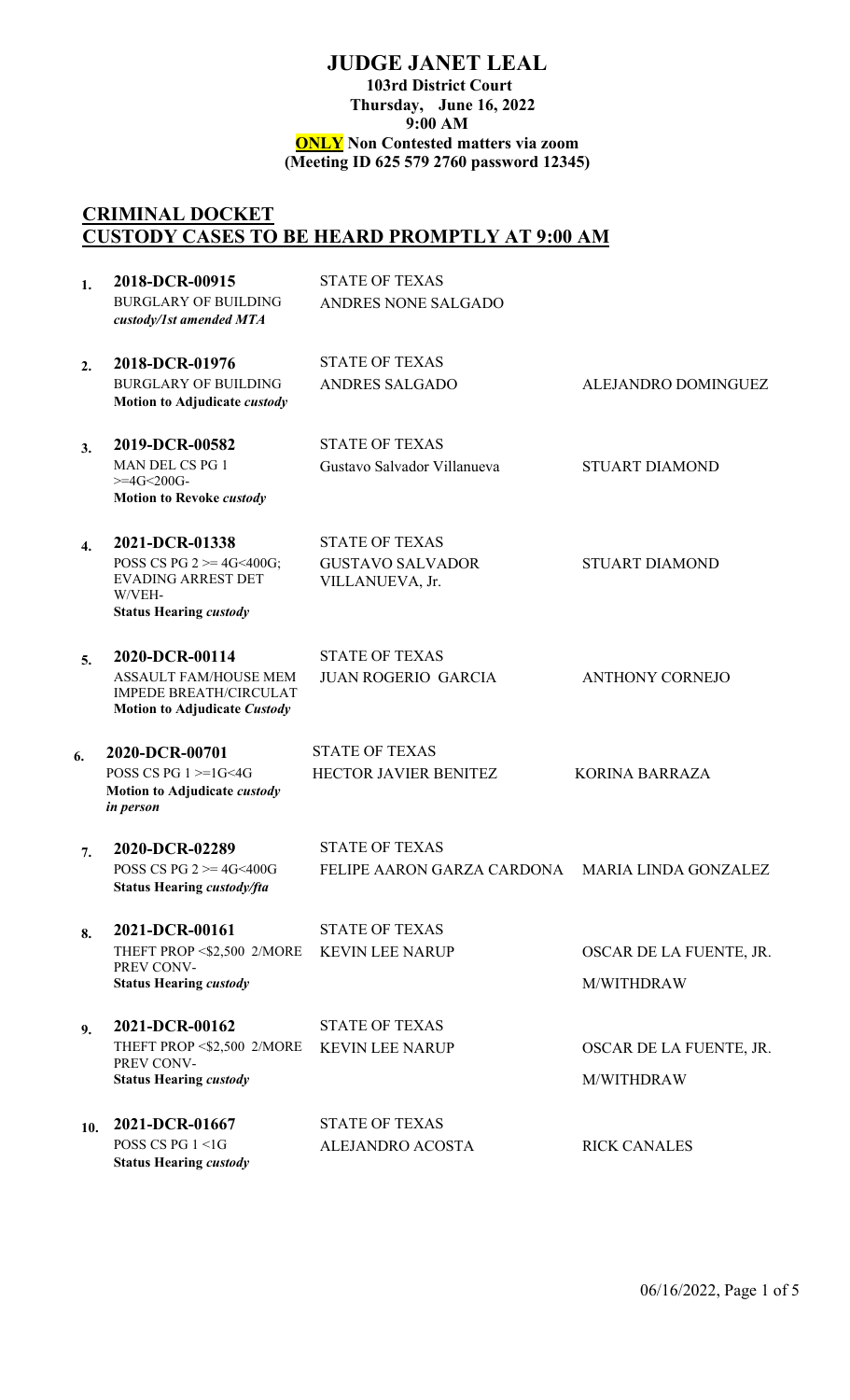| 11.        | 2021-DCR-01961                                                                                                                                                | <b>STATE OF TEXAS</b>                              |                          |
|------------|---------------------------------------------------------------------------------------------------------------------------------------------------------------|----------------------------------------------------|--------------------------|
|            | TERRORISTIC THREAT<br><b>AGAINST PEACE</b><br>OFFICER/JUDGE-<br>Status custody-in person                                                                      | <b>REYNALDO GARZA</b>                              | JAMES R. YOUNG, JR.      |
|            |                                                                                                                                                               |                                                    |                          |
| 12.        | 2021-DCR-02870<br><b>BURGLARY HABITATION</b><br><b>INTEND OTHER FELONY;</b><br>KIDNAPPING-; KIDNAPPING;<br><b>KIDNAPPING</b><br><b>Status Hearing custody</b> | <b>STATE OF TEXAS</b><br><b>MARGARITA HINOJOSA</b> | FABIAN LIMAS, JR.        |
| 13.        | 2022-DCR-00249                                                                                                                                                | <b>STATE OF TEXAS</b>                              |                          |
|            | <b>AGG ASSAULT W/DEADLY</b><br><b>WEAPON</b><br>Status custody-in person                                                                                      | <b>BRADLEY SHANE LLEWELLYN</b>                     | LEE KENNY PEREZ          |
| 14.        | 2014-DCR-02201                                                                                                                                                | <b>STATE OF TEXAS</b>                              |                          |
|            | POSS CS PG 1 >=4G<200G-;<br>MAN DEL CS PG $1 > = 4G < 200G$<br><b>Custody/TDC/ M/Shock Probation</b>                                                          | <b>JOHN MARCUS CASTILLO</b>                        | <b>JOHN CARRINGTON</b>   |
| 15.        | 2021-DCR-01335                                                                                                                                                | <b>STATE OF TEXAS</b>                              |                          |
|            | POSS CS PG $2 < 1$ G-<br>Status Hearing custody/fta                                                                                                           | KOHUTEK CESAR CUMPIAN                              | LEE KENNY PEREZ          |
| 16.        | 2021-DCR-00487                                                                                                                                                | <b>STATE OF TEXAS</b>                              |                          |
|            | SEX OFFENDERS DUTY TO<br>REGISTER LIFE/90 DAY<br><b>Status Hearing/CUSTODY</b>                                                                                | <b>JAVIER RODRIGUEZ</b>                            | <b>ENRIQUE C. JUAREZ</b> |
| 17.        | 2021-DCR-00604                                                                                                                                                | <b>STATE OF TEXAS</b>                              |                          |
|            | POSS CS PG $1 \leq 1$ G-<br><b>Status Hearing/CUSTODY</b>                                                                                                     | <b>JAVIER RODRIGUEZ</b>                            | <b>ENRIQUE C. JUAREZ</b> |
| 18.        | 2022-DCR-00125                                                                                                                                                | <b>STATE OF TEXAS</b>                              |                          |
|            | MURDER;<br>TAMPER/FABRICATE PHYS<br>EVID W/INTENT TO IMPAIR<br><b>Motion Hearing/CUSTODY</b>                                                                  | <b>CARLOS ALBERTO LOPEZ</b>                        | <b>FRED A. KOWALSKI</b>  |
| <b>19.</b> | 2022-DCR-00522                                                                                                                                                | <b>STATE OF TEXAS</b>                              |                          |
|            | AGG KIDNAPPING; Attempt to<br>Commit SEXUAL ASSAULT<br><b>Status Hearing/CUSTODY</b>                                                                          | ROLANDO MEDINA                                     | <b>STUART DIAMOND</b>    |
| 20.        | 2022-DCR-00674                                                                                                                                                | <b>STATE OF TEXAS</b>                              |                          |
|            | <b>EVADING ARREST DET</b><br>W/VEH<br>Motion custody/defense motion                                                                                           | ENRIQUE CASAS, Jr.                                 | <b>FRED A. KOWALSKI</b>  |
|            | <b>ARRAIGNMENT</b>                                                                                                                                            |                                                    |                          |
|            |                                                                                                                                                               |                                                    |                          |
|            | 21. 2022-DCR-00530<br>THEFT OF MATERIAL 50%                                                                                                                   | <b>STATE OF TEXAS</b><br><b>DAVID GONZALEZ</b>     |                          |
|            | ALUM/BRNZE/COPPER <\$20K                                                                                                                                      |                                                    |                          |

**Arraignment Hearing**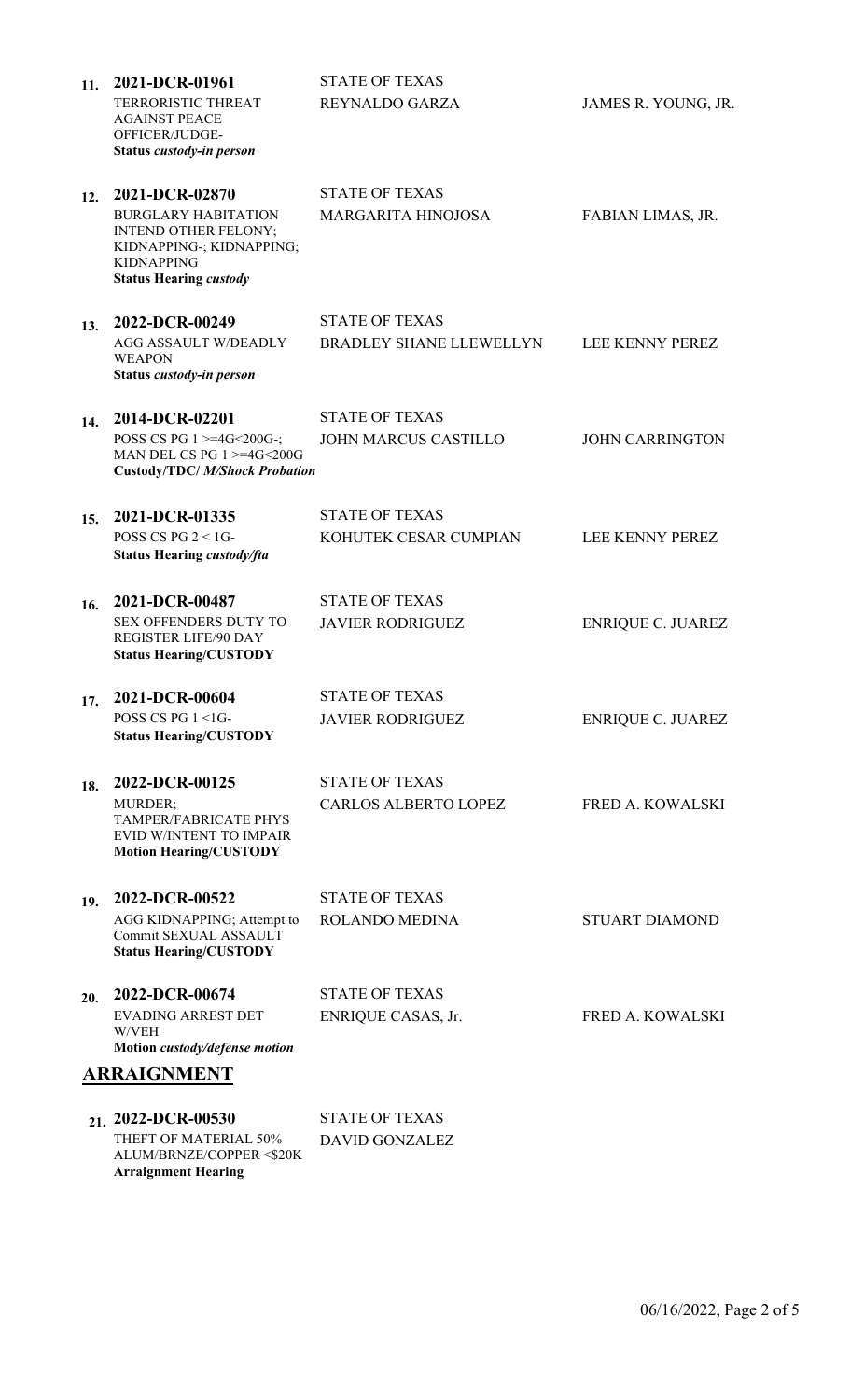## **MOTION**

| 22. | 2018-DCR-01806                                                                                                   | <b>STATE OF TEXAS</b>                       |                          |
|-----|------------------------------------------------------------------------------------------------------------------|---------------------------------------------|--------------------------|
|     | <b>CREDIT CARD OR DEBIT</b><br><b>CARD ABUSE-</b><br><b>PTD</b> non compliance                                   | Juan Armando Sauceda                        | ROBERT J. LERMA          |
| 23. | 2020-DCR-02223                                                                                                   | <b>STATE OF TEXAS</b>                       |                          |
|     | POSS CS PG 1 >=4G<200G<br><b>Motion to Suppress Hearing</b>                                                      | <b>CHRISTOPHER VEGA</b><br><b>IN PERSON</b> | <b>JUAN R FLORES</b>     |
| 24. | 2021-DCR-00723                                                                                                   | <b>STATE OF TEXAS</b>                       |                          |
|     | <b>AGG ASSAULT W/DEADLY</b><br><b>WEAPON-</b>                                                                    | <b>CHRISTOPHER VEGA</b>                     | <b>JUAN R FLORES</b>     |
|     | <b>Motion to Suppress Hearing</b>                                                                                | <b>IN PERSON</b>                            |                          |
| 25. | 2021-DCR-01670                                                                                                   | <b>STATE OF TEXAS</b>                       |                          |
|     | MANSLAUGHTER;<br><b>MANSLAUGHTER-; AGG</b><br><b>ASSAULT W/DEADLY</b><br><b>WEAPON-</b><br><b>Motion Hearing</b> | <b>JOSIAH CASTILLO</b>                      | <b>DANIEL T ROBLES</b>   |
|     | <b>MTR/MTA</b>                                                                                                   |                                             |                          |
| 26. | 2013-DCR-02465                                                                                                   | <b>STATE OF TEXAS</b>                       |                          |
|     | DWI W/CHILD UNDER 15<br>YOA-; DRIVING WHILE<br><b>INTOXICATED W/CHILD</b><br><b>UNDER 15 YOA</b>                 | JOSE RODOLFO ROBLEDO, Jr.                   | <b>REYNALDO CISNEROS</b> |
|     | <b>Motion to Revoke</b>                                                                                          | <b>IN PERSON</b>                            |                          |
| 27. | 2017-DCR-00328                                                                                                   | <b>STATE OF TEXAS</b>                       |                          |
|     | <b>BURGLARY OF</b>                                                                                               | <b>JUAN GARZA, III</b>                      |                          |
|     | HABITATION-<br><b>Motion to Adjudicate</b>                                                                       | no atty                                     |                          |
| 28. | 2020-DCR-00877                                                                                                   | <b>STATE OF TEXAS</b>                       |                          |
|     | <b>BURGLARY OF BUILDING-</b><br><b>Motion to Adjudicate</b>                                                      | <b>JACOB ALEXANDER MORENO</b>               |                          |
| 29. | 2020-DCR-02104                                                                                                   | <b>STATE OF TEXAS</b>                       |                          |
|     | <b>BURGLARY OF BUILDING-</b><br><b>Motion to Adjudicate</b>                                                      | <b>JACOB ALEXANDER MORENO</b>               |                          |
|     | PUNISHMENT/SENTENCING                                                                                            |                                             |                          |
|     | 2020-DCR-00888                                                                                                   | <b>STATE OF TEXAS</b>                       |                          |
| 30. | <b>IMPROPER RELATIONSHIP</b><br><b>BETWEEN</b><br>EDUCATOR/STUDENT<br>(COUNT I-ONLY)                             | <b>EDUARDO IV RENDON</b>                    | <b>JOSE R HERNANDEZ</b>  |
| 31. | 2020-DCR-02099                                                                                                   | <b>STATE OF TEXAS</b>                       |                          |
|     | SMUGGLING OF PERSONS-<br><b>Punishment/Sentencing</b>                                                            | Jose Luis Aguilera                          | <b>ANTHONY CORNEJO</b>   |
| 32. | 2021-DCR-00888                                                                                                   | <b>STATE OF TEXAS</b>                       |                          |
|     | THEFT PROP >=\$2,500<\$30K-<br><b>Status Hearing</b>                                                             | Jose Luis Aguilera                          | <b>ANTHONY CORNEJO</b>   |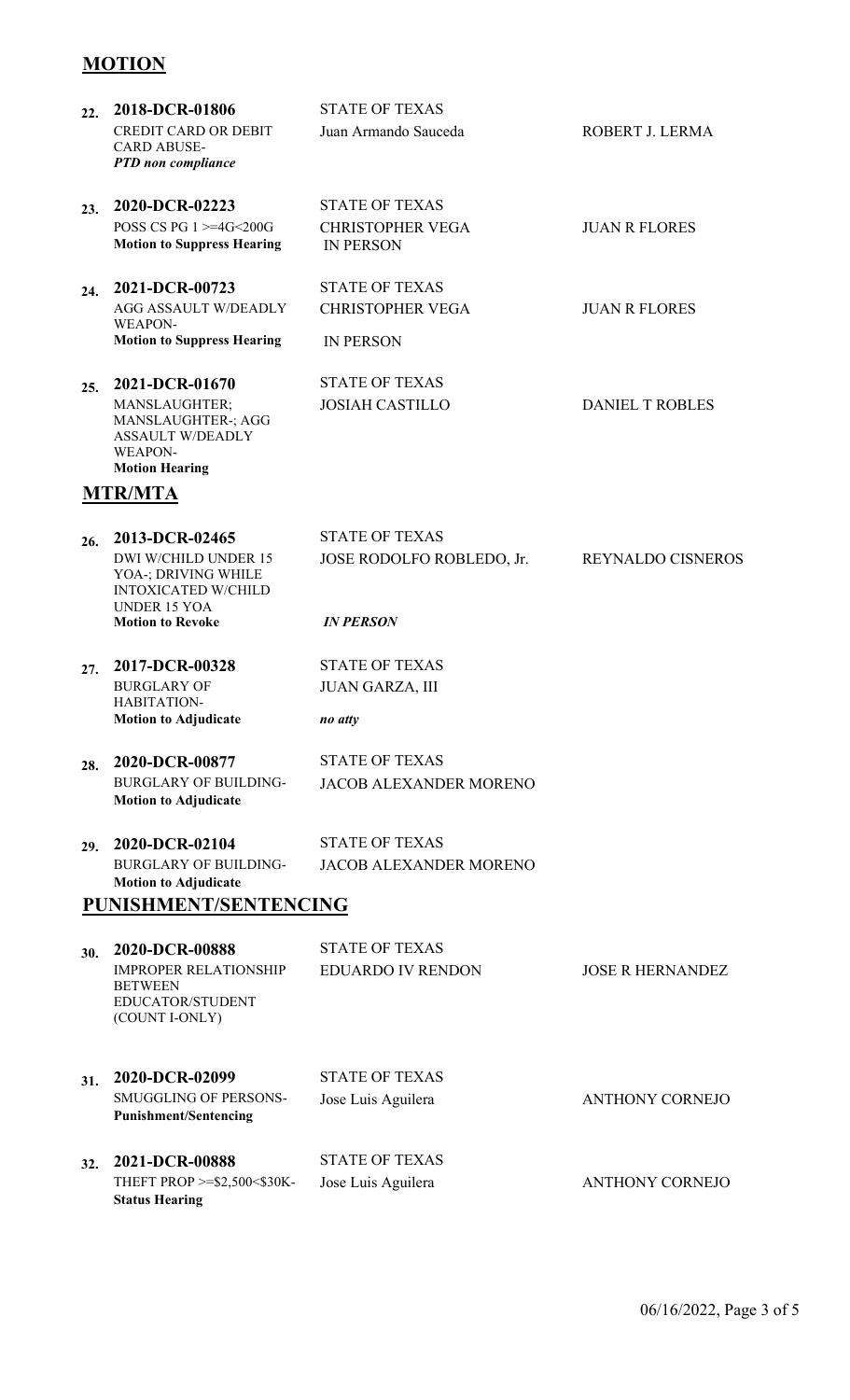| 33.        | 2021-DCR-02585                                                                       | <b>STATE OF TEXAS</b>          |                             |
|------------|--------------------------------------------------------------------------------------|--------------------------------|-----------------------------|
|            | <b>AGG ASSAULT</b><br>DATE/FAMILY/HOUSE<br>W/WEAPON-<br><b>Punishment/Sentencing</b> | DESI SILGUERO, Jr.             | <b>RYAN C. SOLIS</b>        |
|            | <b>REVIEW</b>                                                                        |                                |                             |
|            |                                                                                      |                                |                             |
| <b>34.</b> | 2019-DCR-01483                                                                       | <b>STATE OF TEXAS</b>          |                             |
|            | POSS CS PG $2 < 1$ G                                                                 | <b>VIVICA ORTEGA RODRIGUEZ</b> | <b>JONATHAN D. GRACIA</b>   |
|            | <b>Review Hearing compliance</b>                                                     |                                |                             |
| 35.        | 2021-DCR-00159                                                                       | <b>STATE OF TEXAS</b>          |                             |
|            | POSS CS PG $2 < 1$ G                                                                 | ALEXANDRA TRUJILLO SIDNEY      |                             |
|            | <b>PTD</b> compliance                                                                |                                |                             |
| 36.        | 2021-DCR-02265                                                                       | <b>STATE OF TEXAS</b>          |                             |
|            | POSS CS PG $2 < 1$ G-                                                                | TYLER WAYNE ALEXANDER          | RONALD W. ARMSTRONG         |
|            | <b>Review Hearing compliance</b>                                                     |                                |                             |
|            | <b>STATUS</b>                                                                        |                                |                             |
| 37.        | 2020-DCR-02221                                                                       | <b>STATE OF TEXAS</b>          |                             |
|            | <b>ENGAGING IN ORGANIZED</b>                                                         | <b>KEZIAH DENYSE RIOS</b>      | <b>RICK CANALES</b>         |
|            | CRIMINAL ACTIVITY;<br>BURGLARY OF HABITATION-                                        |                                |                             |
|            | <b>Status Hearing</b>                                                                |                                |                             |
| 38.        | 2020-DCR-02288                                                                       | <b>STATE OF TEXAS</b>          |                             |
|            | POSS CS PG $1 \geq 1$ G<4G-                                                          | <b>JACOB ESTEVANES</b>         | <b>FRED A. KOWALSKI</b>     |
|            | <b>Status Hearing</b>                                                                | no more resets                 |                             |
| <b>39.</b> | 2021-DCR-01334                                                                       | <b>STATE OF TEXAS</b>          |                             |
|            | POSS CS PG $2 < 1$ G                                                                 | DANIEL ALBERTO REYES           | <b>SONIA HERRERA</b>        |
|            | <b>Status Hearing</b>                                                                |                                |                             |
| 40.        | 2021-DCR-01343                                                                       | <b>STATE OF TEXAS</b>          |                             |
|            | POSS CS PG $2 < 1$ G                                                                 | <b>Emmanuel Galvan</b>         | <b>JONATHAN D. GRACIA</b>   |
|            | <b>Status Hearing</b>                                                                |                                |                             |
| 41.        | 2021-DCR-02419                                                                       | <b>STATE OF TEXAS</b>          |                             |
|            | POSS CS PG $2 < 1$ G-                                                                | ALEJANDRO BERRONES, Jr.        | <b>FRED A. KOWALSKI</b>     |
|            | <b>Status Hearing</b>                                                                |                                |                             |
| 42.        | 2021-DCR-02732                                                                       | <b>STATE OF TEXAS</b>          |                             |
|            | POSS CS PG 1 <1G-                                                                    | <b>JOSE ELIAS VALDEZ</b>       | <b>STUART DIAMOND</b>       |
|            | <b>Status Hearing</b>                                                                |                                |                             |
| 43.        | 2021-DCR-02866                                                                       | <b>STATE OF TEXAS</b>          |                             |
|            | POSS CS PG 1 <1G-                                                                    | ERVEY HERNANDEZ-GUEVARA        | <b>JULIANNA A SOSA</b>      |
|            | <b>PTD</b> admonishment                                                              |                                |                             |
| 44.        | 2020-DCR-00474                                                                       | <b>STATE OF TEXAS</b>          |                             |
|            | THEFT PROP >=\$2,500<\$30K-                                                          | <b>LOUIS LAMAR BURNS</b>       | <b>MARIA LINDA GONZALEZ</b> |
|            | <b>Status Hearing</b>                                                                |                                |                             |
|            | 2020-DCR-00879                                                                       | <b>STATE OF TEXAS</b>          |                             |
| 45.        | POSS CS PG $2 \ge 4$ G<400G-                                                         | PABLO ARTURO OLVERA            | <b>AARON RENDON</b>         |
|            | <b>Status Hearing</b>                                                                |                                |                             |